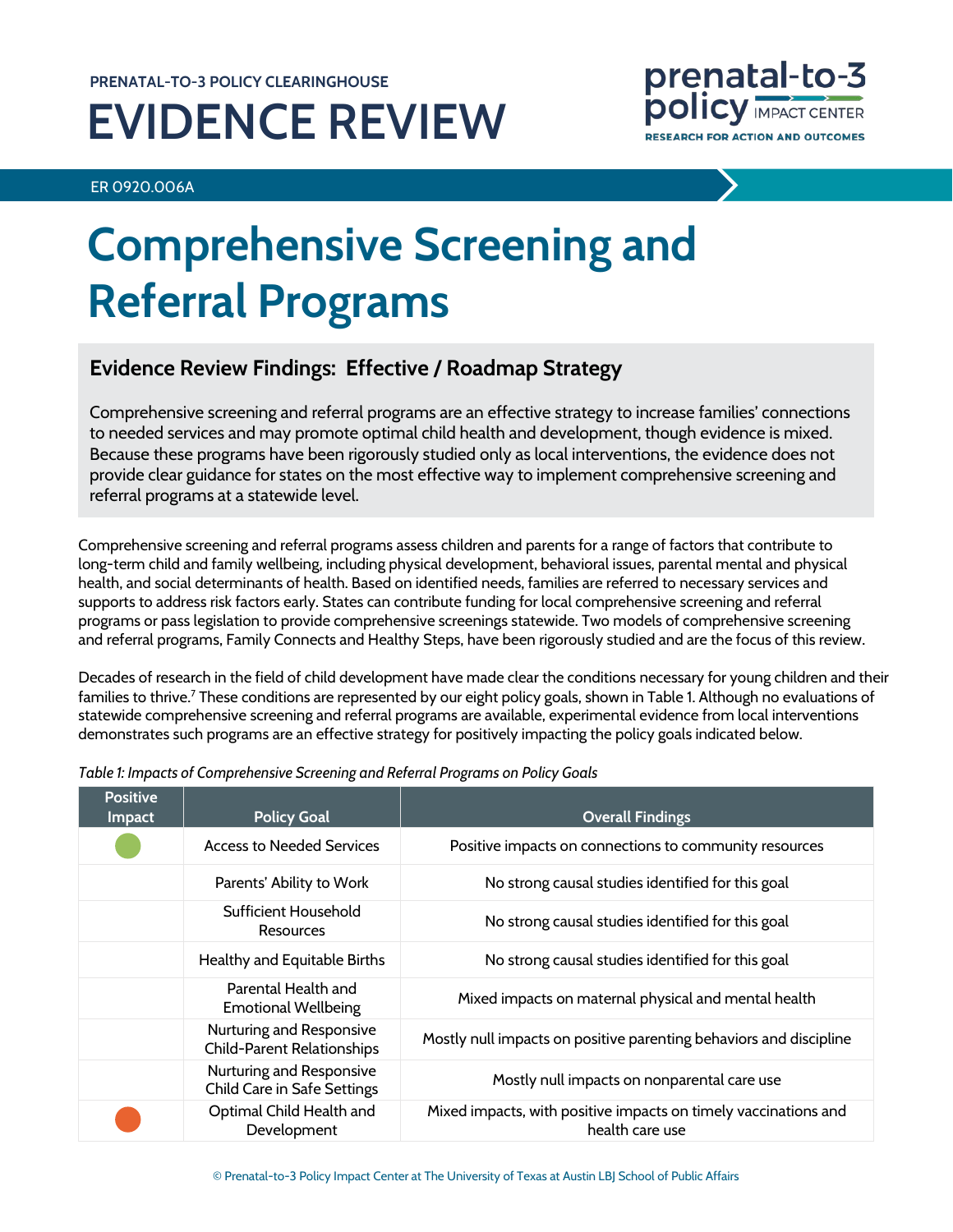# **What Are Comprehensive Screening and Referral Programs?**

The perinatal period and early years of a child's life lay the foundation for healthy development and family functioning, providing a crucial window of opportunity for infants, toddlers, and their families.<sup>6</sup> Periodic screenings of families prenatally, postpartum, and throughout the first years can help identify needs early, and referrals to community resources can help families access services and supports they need during this sensitive period of growth and development. The term comprehensive refers to the types of risk factors for which children and families are screened. In addition to physical health screenings, families can also benefit from screenings for other important factors that contribute to overall wellbeing, such as developmental delays, maternal depression, and the social determinants of health – which include exposure to violence, food insecurity, housing insecurity, financial resource strain, and substance use[.1](#page-8-0) Comprehensive screening and referral programs are often also universal, a term denoting the scope of who gets screened and referred to needed services. Universality is intended to destigmatize professional intervention and to reach families who may not otherwise get connected to local resources.

Although many models of comprehensive screenings and referrals exist, including home visiting programs, this review focuses on two comprehensive, universal approaches that have been rigorously studied with randomized control trials: Family Connects and Healthy Steps. Family Connects is designed to connect new parents and infants to resources following birth. Soon after delivery, all mothers in participating hospitals are offered the opportunity to participate in the program, and those who choose to participate receive a home visit from a nurse who completes an assessment questionnaire. Based on the results of the assessment, families are offered services tailored to their specific needs and level of risk, including referrals to available community resources. Healthy Steps is another approach to comprehensive screening that connects with parents in the pediatric setting. By incorporating child developmental specialists and services into routine pediatric care, Healthy Steps aims to improve parenting knowledge and behaviors to promote optimal growth and development during a child's earliest years. Different tiers of short-term and ongoing supports are available to participating families, depending on their identified needs.

# *Who Is Affected by Comprehensive Screening and Referral Programs?*

Comprehensive screening and referral programs have been implemented in local settings nationwide, and Oregon has recently passed legislation to implement Family Connects statewide to serve all families in the state. Because Family Connects and Healthy Steps are both considered universal, all children and families in participating settings are eligible for the initial screening assessment, though the number and location of participating settings limit how many and which types of families can participate in these programs. Families with identified risks or needs are eligible to receive educational materials, referrals to existing community resources, and additional screenings.

# *What Are the Funding Options for Comprehensive Screening and Referral Programs?*

Comprehensive screening and referral programs are funded through both public and private support. Local Family Connects and Healthy Steps programs are typically funded through a combination of local government resources, foundation support, and reimbursement from health care payers.<sup>2,[3](#page-8-2)</sup> For example, Durham Connects, the pilot for Family Connects, was funded primarily through the Duke Endowment and the Durham County Government, with additional support from other grants.<sup>2</sup> States can also use federal Maternal, Infant, and Early Childhood Home Visiting (MIECHV) dollars to fund comprehensive screening and referral programs. Oregon has the only statewide Family Connects program, which was established through legislation in 2019 and began implementation in 2020. The statewide Family Connects program will be funded through state general funds and a combination of private foundations and insurer[s.4](#page-8-3)

# **Why Should Comprehensive Screening and Referral Programs Be Expected to Impact the Prenatal-to-3 Period?**

The goal of comprehensive screening and referral programs is to identify a wide range of potential risks and needs early to promote long-term optimal child development and family wellbeing, and addressing needs early is key to laying a strong foundation for child development.<sup>6</sup> Comprehensively screening for indicators of health beyond behavioral and biological issues encourages providers to take a more holistic approach to the many factors affecting a child's health and wellbeing.<sup>5</sup> Importantly, these programs identify the needs of parents as well as children to recognize factors such as maternal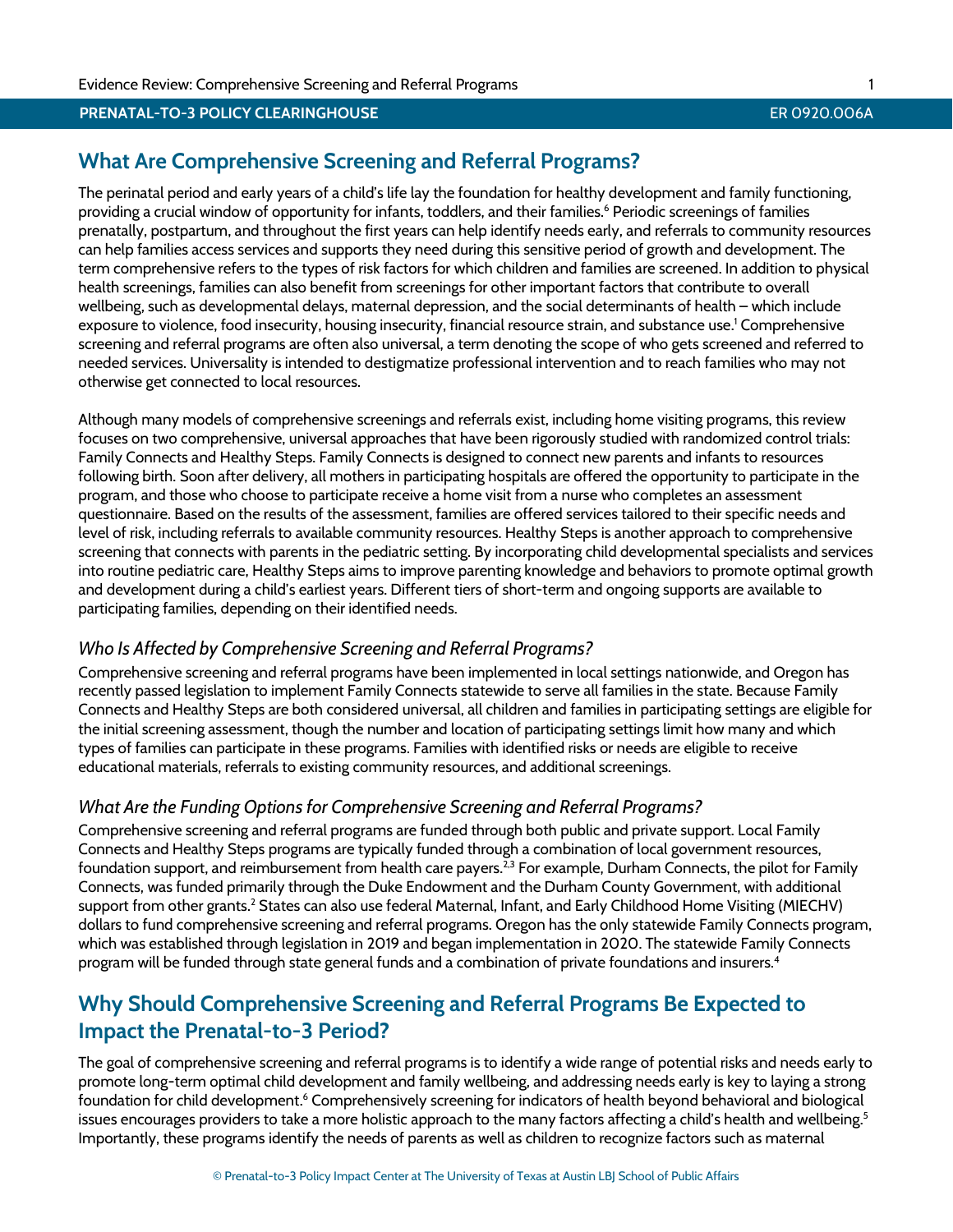mental health that can greatly impact parent-child interactions. Comprehensive screening and referral programs may also help to increase parent knowledge of child development, create support networks for parents, and improve parenting behaviors to promote better parent-child interactions, all of which can contribute to optimal child health and development. Identifying needs through screenings alone is not enough to move the mark on child outcomes; referrals to, and initiation of, effective services are key aspects of these approaches to address identified areas of need.

# **What Impact Do Comprehensive Screening and Referral Programs Have, and for Whom?**

The review of the evidence below is limited to randomized control trials (RCTs) of Family Connects and Healthy Steps in local settings. Comprehensive screening and referral programs have not yet been studied as a statewide policy. Additional quasi-experimental studies of Healthy Steps have been conducted but are not included in this review. RCTs are the most methodologically rigorous study designs and allow for the strongest causal conclusions of the impact of a program on child and family outcomes, so these studies alone are considered in our assessment of the overall effectiveness of comprehensive screening and referral programs. Subgroup analyses and long-term findings from follow-up interviews with the original RCT families led to multiple publications from the same intervention. For the purposes of our assessment, studies that measure the impact of the same intervention on the same sample are treated as a single example of effectiveness, regardless of the number of distinct publications.

The research discussed here meets our standards of evidence for being methodologically strong and allowing for causal inference, unless otherwise noted. Each strong causal study reviewed has been assigned a letter, and a complete list of causal studies can be found at the end of this review, along with more details about our standards of evidence and review method. The findings from each strong causal study reviewed align with one of our eight policy goals from Table 1. The Evidence of Effectiveness table below displays the findings associated with comprehensive screening and referral programs (benef[i](#page-2-0)cial, null,<sup>i</sup> or detrimental) for each of the strong studies (A through I) in the causal studies reference list, as well as our conclusions about the overall impact on each studied policy goal. The assessment of the overall impact for each studied policy goal weighs the timing of publication and relative strength of each study, as well as the size and direction of all measured indicators.

| <b>Policy Goal</b>                                          | <b>Indicator</b>                               | <b>Beneficial</b><br><b>Impacts</b> | <b>Null</b><br><b>Impacts</b> | <b>Detrimental</b><br><b>Impacts</b> | Overall<br>Impact on<br>Goal |  |
|-------------------------------------------------------------|------------------------------------------------|-------------------------------------|-------------------------------|--------------------------------------|------------------------------|--|
| <b>Access to Needed</b><br><b>Services</b>                  | Knowledge of Community Resources               | F                                   |                               |                                      |                              |  |
|                                                             | Use of Community Resources                     | B, D                                |                               |                                      | Positive                     |  |
| <b>Parental Health</b><br>and Emotional<br><b>Wellbeing</b> | Completion of Recommended<br>Postpartum Visits |                                     | D                             |                                      |                              |  |
|                                                             | <b>Maternal Anxiety</b>                        | B                                   |                               |                                      |                              |  |
|                                                             | Maternal Depression                            |                                     | B, D                          |                                      | Mixed                        |  |
|                                                             | Maternal Substance Use                         |                                     | B                             |                                      |                              |  |
|                                                             | <b>Emergency Department Visits</b>             |                                     |                               | D                                    |                              |  |

*Table 2: Evidence of Effectiveness for Comprehensive Screening and Referral Programs by Policy Goal*

<span id="page-2-0"></span>i An impact is considered statistically significant if p<0.05.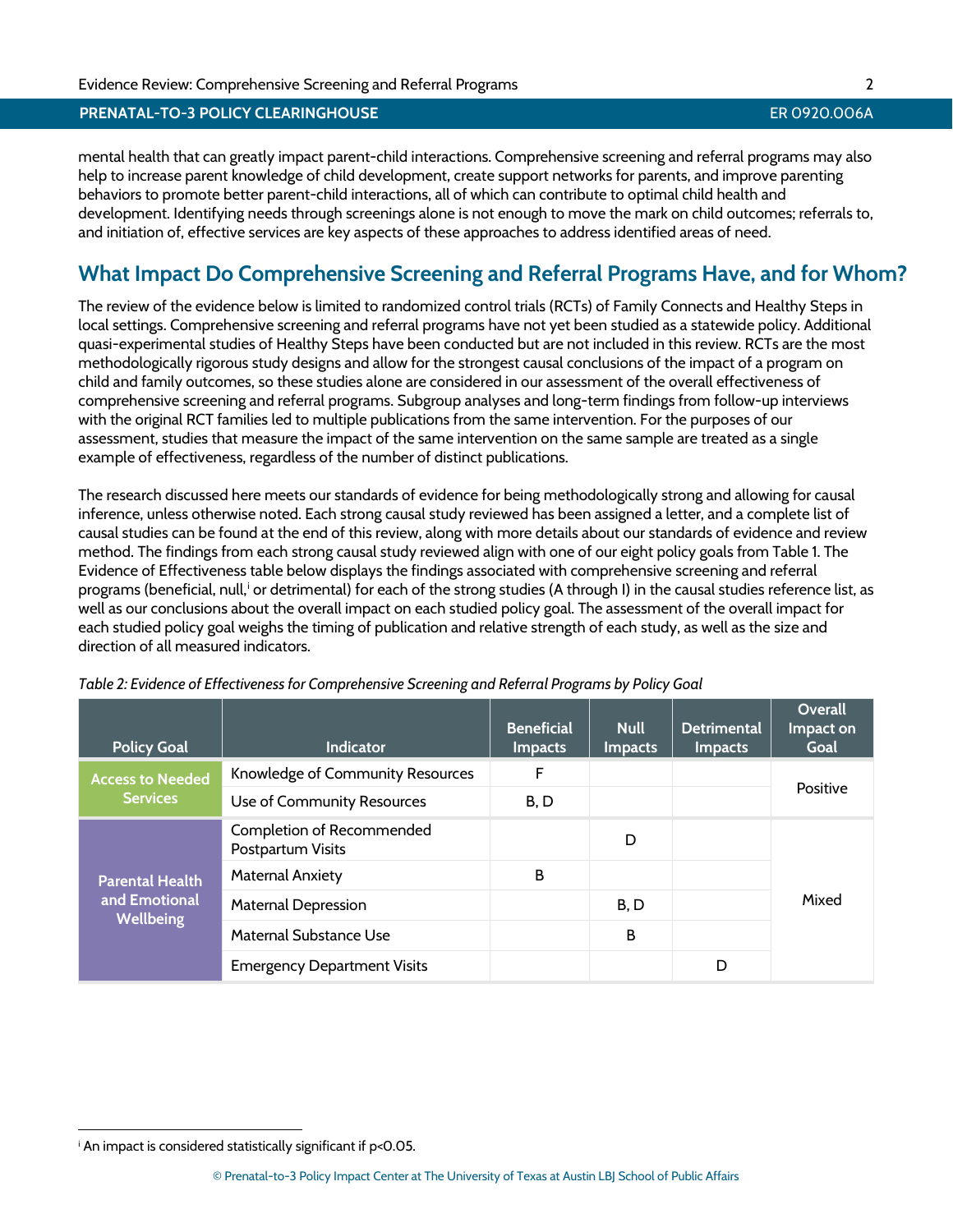| <b>Policy Goal</b>                                                                        | <b>Indicator</b>                                                               | <b>Beneficial</b><br><b>Impacts</b> | <b>Null</b><br><b>Impacts</b> | <b>Detrimental</b><br><b>Impacts</b> | Overall<br>Impact on<br>Goal |  |
|-------------------------------------------------------------------------------------------|--------------------------------------------------------------------------------|-------------------------------------|-------------------------------|--------------------------------------|------------------------------|--|
| <b>Nurturing and</b>                                                                      | Positive Parenting Behaviors and<br>Caregiving                                 |                                     | B, D, E, F,<br>G, I           |                                      |                              |  |
|                                                                                           | <b>Discipline Practices</b>                                                    | H                                   | $F, G, H^*$                   |                                      | <b>Mostly Null</b>           |  |
| <b>Responsive Child-</b>                                                                  | Home Environment Quality                                                       | B                                   |                               |                                      |                              |  |
| <b>Parent</b><br><b>Relationships</b>                                                     | Warmth and Nurturance                                                          |                                     | $\mathsf{I}^\wedge$           |                                      |                              |  |
|                                                                                           | <b>Child Attachment Scores</b>                                                 |                                     |                               |                                      |                              |  |
|                                                                                           | Father-Infant Relationship Quality                                             |                                     | D                             |                                      |                              |  |
| <b>Nurturing and</b><br><b>Responsive Child</b><br><b>Care in Safe</b><br><b>Settings</b> | Nonparental Care Use                                                           |                                     | $B^+$ , $D$                   |                                      | <b>Mostly Null</b>           |  |
|                                                                                           | Total Infant Emergency Care Use                                                | $A^*$ , B, $C^{**}$                 | D, F, G                       |                                      |                              |  |
| <b>Optimal Child</b><br><b>Health and</b><br><b>Development</b>                           | <b>Emergency Department Visits for</b><br>Accidents, Injuries, or Maltreatment |                                     | $\mathsf{C}$                  |                                      |                              |  |
|                                                                                           | <b>Child Protective Services</b><br>Investigations                             |                                     | D                             |                                      | Mixed                        |  |
|                                                                                           | <b>Safety Practices</b>                                                        | $E^-$                               | E                             |                                      |                              |  |
|                                                                                           | Breastfeeding                                                                  |                                     | E                             |                                      |                              |  |
|                                                                                           | <b>Timely Vaccinations</b>                                                     | F                                   |                               |                                      |                              |  |
|                                                                                           | <b>Timely Pediatric Appointments</b>                                           | F                                   | D                             |                                      |                              |  |
|                                                                                           | <b>Behavior Problems/Social Skills</b>                                         |                                     | G, I                          | F                                    |                              |  |

*Table 2: Evidence of Effectiveness for Comprehensive Screening and Referral Programs by Policy Goal (continued)*

*^ Impacts on discipline were not consistent across assessment points.*

*+ Among the small sample of those who did use nonparental care, quality of care was higher.*

*\*Larger effects among "nonminority" and Medicaid insured families*

*\*\*Treatment effect significant for "nonminority" families only*

*- Significant impact on safe sleep practices only*

# *Access to Needed Services*

Findings from three RCTs show that comprehensive screening and referral programs have a positive impact on connecting families to needed community resources, though the effect sizes are relatively small. The original RCT of Family Connects found that six months after the intervention, treatment families had accessed 0.9 more community resources,<sup>B</sup> and a recently published second RCT similarly found 0.7 more total community connections at six months among treatment families.<sup>D</sup> Healthy Steps has also been shown to positively impact referrals to needed services, with 3.5 higher odds of being informed about community resources among families who received the intervention programming. [F](#page-8-6)

# *Parental Health and Emotional Wellbeing*

Family Connects has been shown to have mixed impacts on maternal mental and physical health. Participating mothers had lower odds (0.65 OR) of reporting clinical anxiety, but statistically insignificant differences in the odds of depression or substance use.<sup>B</sup> More recent RCT findings similarly showed a null impact on maternal depression and completion of recommended postpartum visits, as well as a small but significant increase of 0.21 more emergency department visits among Family Connects mothers.<sup>D</sup>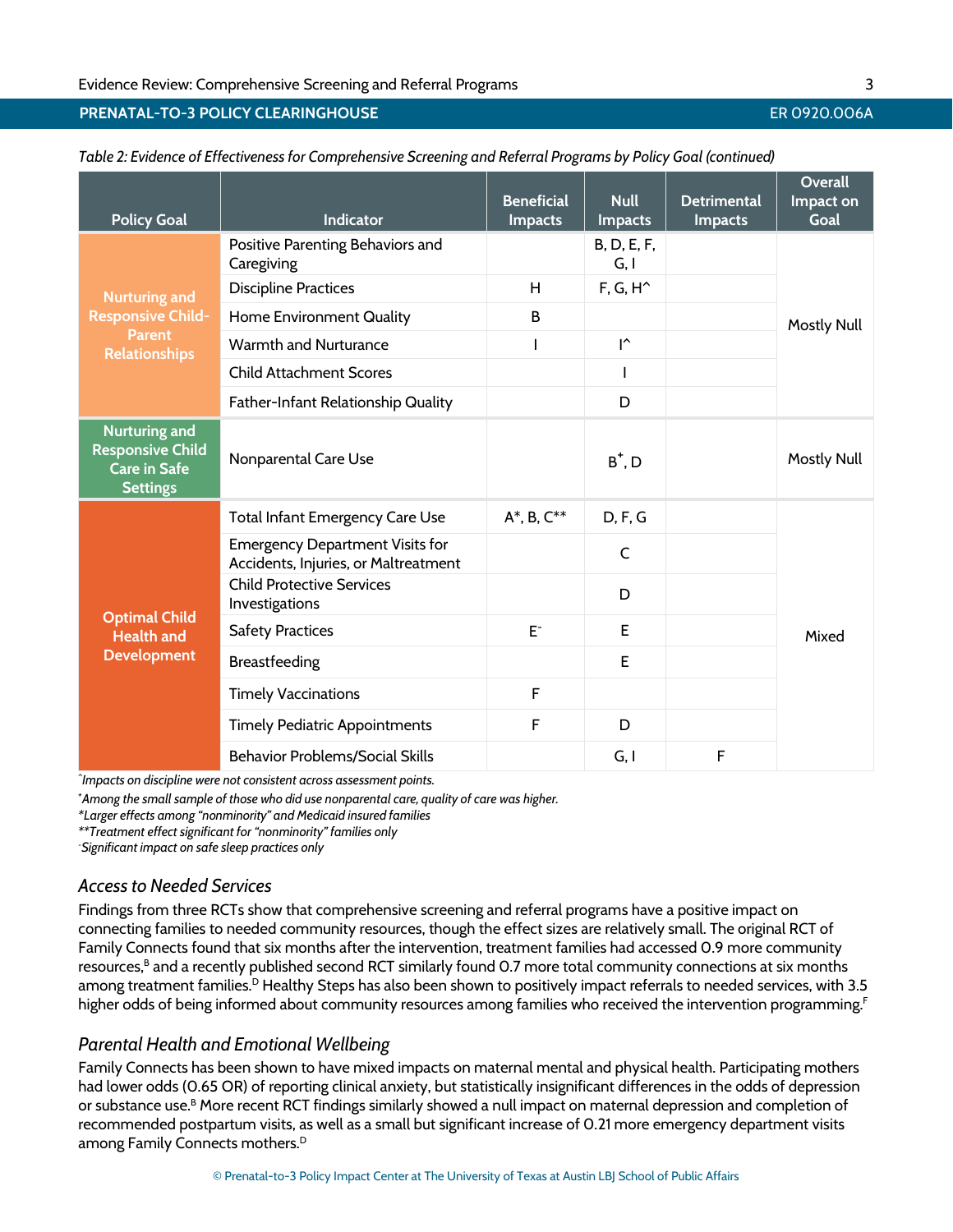# *Nurturing and Responsive Child-Parent Relationships*

Overall, comprehensive screening and referral programs have not been shown to have a significant impact on parenting behaviors or child-parent relationships. Each of the three main RCT evaluations found a null impact of program participation on positive parenting behaviors, such as following routines or regularly reading to one's child. Follow-up studies of Healthy Steps participant families at child ages 3 and 5.5 years showed no significant impact on parent responses to child misbehavior.<sup>F,[G](#page-8-7)</sup> Additional observations of a subsample of Healthy Steps families concluded that participants had higher scores on inductive (positive) discipline techniques at child age 16 to 18 months, but the effect diminished by child age 34 to 37 months; no significant differences in punitive discipline techniques were found.<sup>H</sup> Subgroup analyses showed that these beneficial impacts on inductive discipline were only significant among White mothers and mothers with incomes under 200 percent of the federal poverty level, relative to their respective control counterparts.<sup>H</sup> Maternal warmth and nurturance was no different at child age 16 to 18 months, though NCAST<sup>[ii](#page-4-0)</sup> scores were 1.53 points higher on a scale of 73 possible points among treatment families at child age 34 to 37 months, likely due in part to skewed sample attrition issues.<sup>1</sup> Contrary to these null findings, the six month follow-up study of Family Connects did find a small but statistically significant increase of 0.21 points on an 18-point home environment quality scale<sup>ii</sup> among treatment families.<sup>B</sup>

# *Nurturing and Responsive Child Care in Safe Settings*

Both the original and more recent RCT of Family Connects found no statistically significant impact of program participation on use of nonparental care.<sup>B,[D](#page-8-5)</sup> However, among those parents that did use nonparental care, out-of-home care quality was rated 0.66 points higher on a 5-point rating scale compared to control families.<sup>B</sup>

# *Optimal Child Health and Development*

Comprehensive screening and referral programs have been shown to have mixed impacts on optimal child health and development measures. One major outcome assessed in evaluations of Family Connects was total infant emergency care use, which included overnight hospital stays and emergency department visits (less infant emergency care use suggests that families are using primary care instead of emergency department care for nonemergency needs). An initial report of findings 12 months after the intervention found 50 percent less total emergency care use among treatment families, with effects being larger among infants with more birth risks, infants with Medicaid or no insurance coverage compared to pr[iv](#page-4-2)ate insurance, and "nonminority"<sup>iv</sup> families.<sup>A</sup> An additional report of findings at child ages 6 months and 24 months found 0.91 fewer overall emergency episodes and 37 percent less total infant emergency care use, respectively, but the beneficial treatment effects were only significant among "nonminority" infants at 24 months.<sup>C</sup> The second RCT of Family Connects and the evaluation of Healthy Steps both found no significant impact on emergency care use.<sup>D,[F,](#page-8-6)[G](#page-8-7)</sup>

Additional measures of child safety, physical health, and behavior similarly showed mixed results. Family Connects was not found to have a statistically significant impact on accident- or maltreatment-related emergency department visits<sup>c</sup> or Child Protective Services investigations.<sup>D</sup> Healthy Steps was significantly associated with lower odds (0.76 OR) of using incorrect sleep positioning for infants but had no significant impact on any other safety or feeding practices, including odds of breastfeeding.<sup>E</sup> Odds of timely vaccinations and pediatric appointments were 1.3 and 2.3 times higher, respectively, among Healthy Steps treatment families at child age 30 to 33 month[s,F](#page-8-6) but Family Connects had a null impact on timing of pediatric appointments.<sup>D</sup> Further, Healthy Steps was found to have no significant effect on motherreported child behavioral problems at child ages 16 to 18 months, 34 to 37 months,<sup>1</sup> and 5.5 years,<sup>G</sup> though reporting of aggressive behavior was significantly higher among treatment families at child age 30 to 33 months.<sup>F</sup>

<span id="page-4-0"></span>ii The Nursing Child Assessment by Satellite Training (NCAST) assessment measures sensitive interactions and communication patterns between mothers and children.

<span id="page-4-1"></span>iii This study used the Responsivity and Acceptance subscales of the Home Observation for Measurement of the Environment (HOME) assessment.

<span id="page-4-2"></span>iv "Nonminority" reflects the authors' language; this term is not defined in the study.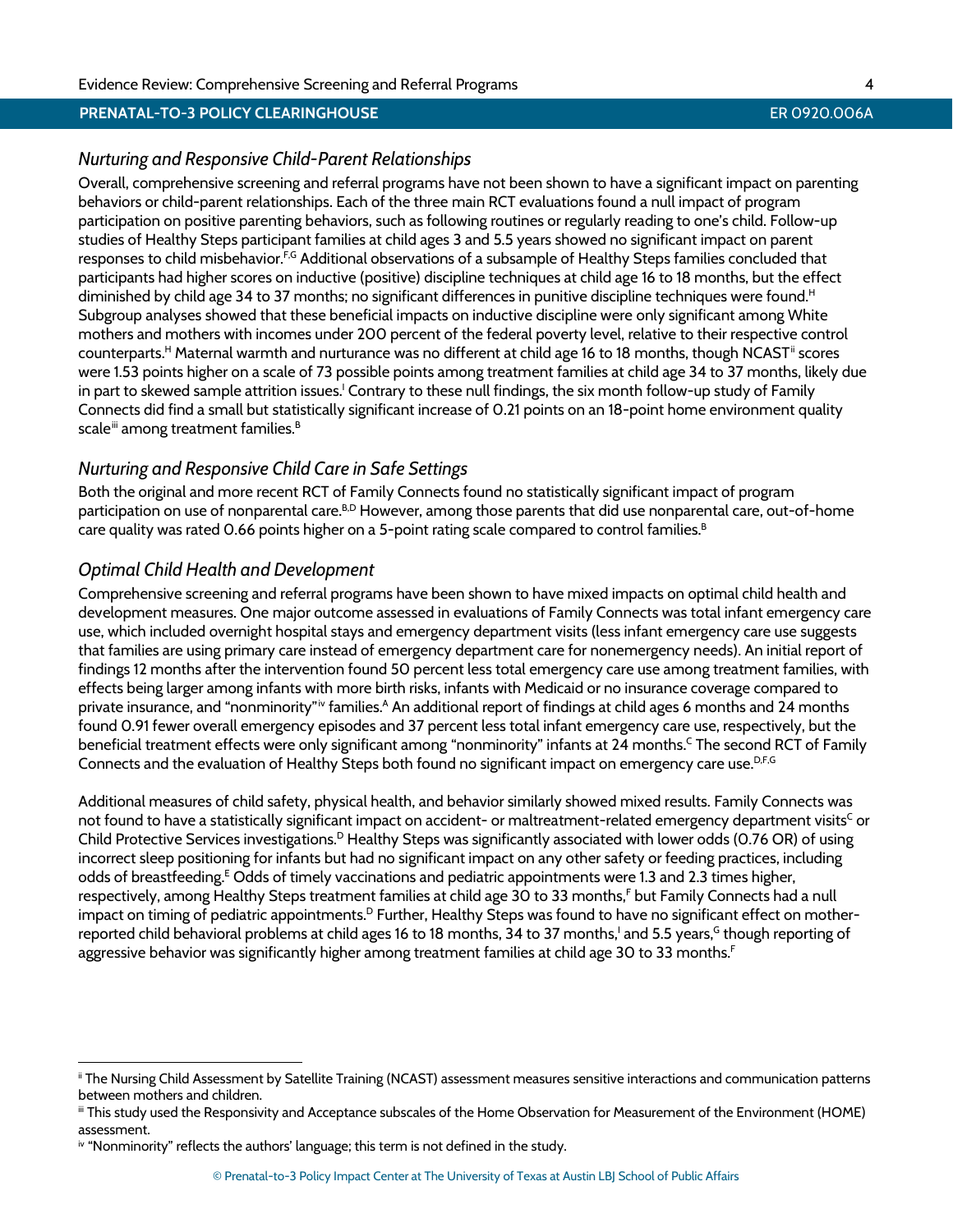# **Is There Evidence That Comprehensive Screening and Referral Programs Reduce Disparities?[v](#page-5-0)**

Randomized control trials of comprehensive screening and referral programs do not find evidence of reductions in racial disparities. Evidence from 12 months after receipt of Family Connects showed that the program had larger positive effects on infant emergency care use for "nonminority" families and families who were on Medicaid or uninsured compared to privately insured families.<sup>A</sup> Further, a follow-up study at 24 months after program receipt found positive treatment effects were only significant among "nonminority" families.<sup>C</sup> Healthy Steps has also been shown to have larger positive impacts on parental discipline among White mothers, but these findings may have been influenced by skewed attrition rates.<sup>H,[I](#page-8-9)</sup>

# **Has the Return on Investment for Comprehensive Screening and Referral Programs Been Studied?**

The six month findings from the RCT of Family Connects estimated \$3.02 in savings from emergency health care costs for every \$1 invested in the program,<sup>A</sup> and this estimated benefit-cost ratio increased to \$3.17 in the 24 month findings.<sup>C</sup> A cost-benefit analysis was not included in the multisite experimental study of Healthy Steps. A more comprehensive analysis of the return on investment is forthcoming.

# **What Do We Know, and What Do We Not Know?**

A review of the experimental evidence on Family Connects and Healthy Steps shows that comprehensive screening and referral programs, either postpartum or in the pediatric setting, connect families to needed services and have the potential to promote optimal child health and development, especially as it relates to timely vaccinations and pediatric appointments. However, impacts on other goals are null or mixed. Experimental findings suggest that Healthy Steps largely does not meet its goal of improving child outcomes through the pathway of changing parenting behaviors, and future research should explore other potential mechanisms for promoting optimal child health. Randomized control trials of Family Connects have shown increased connections to community resources, but impacts on parental and child outcomes are mixed.

The evidence base for comprehensive screening and referral programs suffers from a number of notable limitations. In the case of Family Connects, the two randomized control trials were set in the same geographic location in North Carolina, which limits the generalizability of their findings. The upcoming statewide implementation of Family Connects in Oregon will provide an opportunity to study the program in a different setting and at scale, which will strengthen the conclusions about its effectiveness. The RCTs of Healthy Steps were multisite and spread across the country, but the original intervention took place more than 20 years ago, and the evidence base would benefit from updated findings. Additionally, the impacts of comprehensive screening and referral programs were largely focused on mothers, who constituted the vast majority of the study samples. The recent RCT of Family Connects did examine father-infant relationship quality, though no significant association was found. Further experimental research should explore the impacts on fathers as well as mothers.

All current and future comprehensive screening and referral programs are limited in how many and which types of families can be served based on the geographic location of the participating setting, even if all families in a particular clinic are universally screened. Current evidence does not demonstrate the potential for comprehensive screening and referral programs to reduce disparities, and future research should consider under which circumstances such programs can have the largest positive impact on reducing racial and socioeconomic disparities.

<span id="page-5-0"></span>v Disparities are defined here as differential outcomes by race, ethnicity, or socioeconomic status (SES).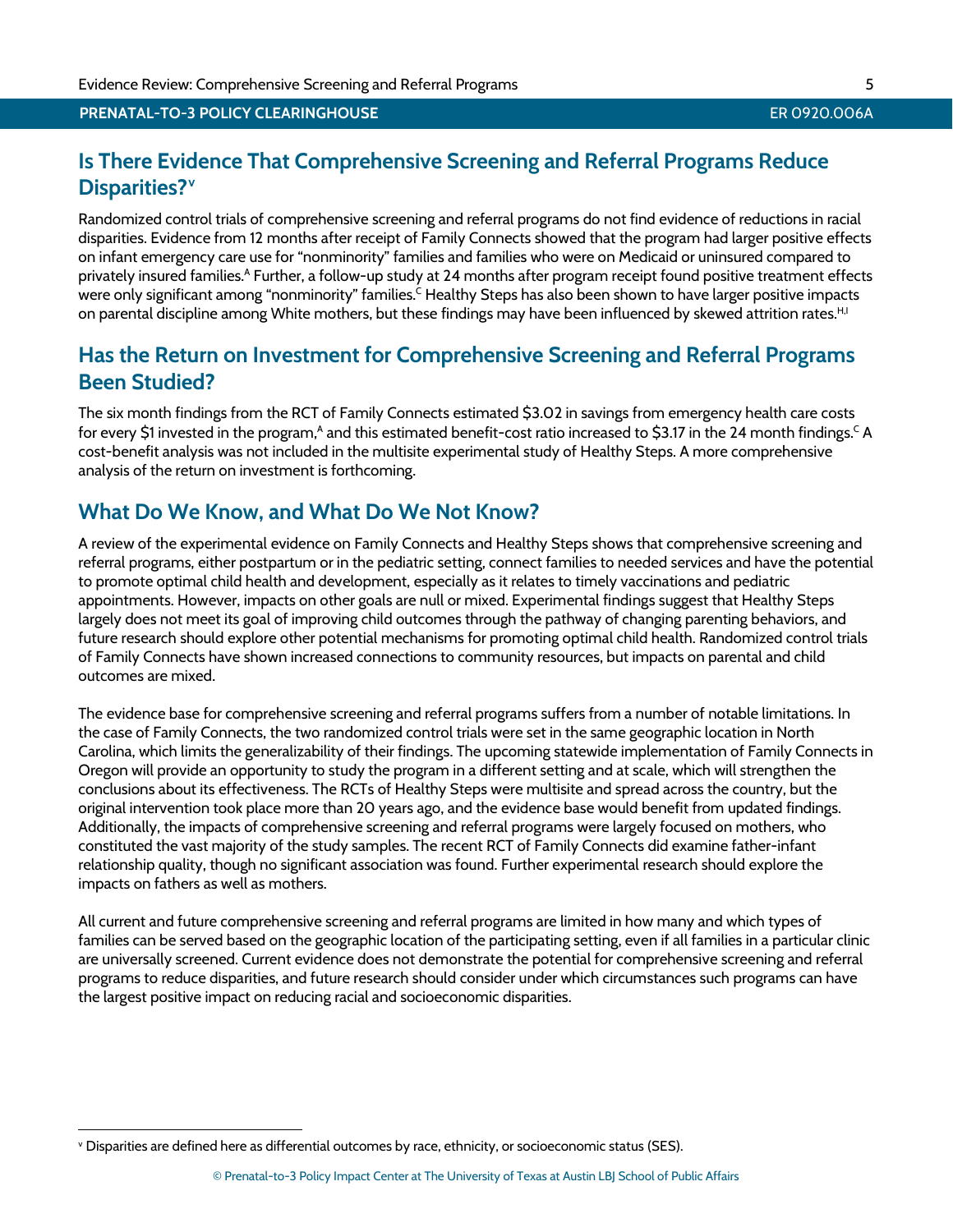#### © Prenatal-to-3 Policy Impact Center at The University of Texas at Austin LBJ School of Public Affairs

# **Are Comprehensive Screening and Referral Programs an Effective Policy for Improving Prenatal-to-3 Outcomes?**

Comprehensive screening and referral programs are an effective strategy to increase families' connections to needed services and may promote optimal child health and development, though evidence is mixed. Because these programs have been rigorously studied only as local interventions, the evidence does not provide clear guidance for states on the most effective way to implement comprehensive screening and referral programs as a statewide policy.

# **How Do Comprehensive Screening and Referral Programs Vary Across the States?**

Table 3 below summarizes state-level variation related to comprehensive screening and referral programs. Oregon passed legislation in 2019 to fund Family Connects, a statewide comprehensive postpartum screenings program, but the program has not yet been implemented statewide. Family Connects was first piloted in 2008 and has since been funded and universally offered in various other hospitals, cities, and counties throughout the nation. Healthy Steps, which began in 1996, has expanded to locations nationwide but has not yet been funded statewide.

|                             | 3. State vanation in complementies Sercening and Referration $\zeta$ |
|-----------------------------|----------------------------------------------------------------------|
| <b>State</b>                | Evidence-Based Comprehensive Screening and Referral Program          |
| Alabama                     | <b>Healthy Steps</b>                                                 |
| Alaska                      | <b>Neither</b>                                                       |
| Arizona                     | <b>Healthy Steps</b>                                                 |
| <b>Arkansas</b>             | <b>Family Connects</b>                                               |
| California                  | Both Family Connects and Healthy Steps                               |
| Colorado                    | <b>Healthy Steps</b>                                                 |
| <b>Connecticut</b>          | <b>Healthy Steps</b>                                                 |
| <b>Delaware</b>             | <b>Neither</b>                                                       |
| <b>District of Columbia</b> | <b>Healthy Steps</b>                                                 |
| <b>Florida</b>              | <b>Healthy Steps</b>                                                 |
| Georgia                     | <b>Neither</b>                                                       |
| <b>Hawaii</b>               | <b>Neither</b>                                                       |
| Idaho                       | <b>Neither</b>                                                       |
| <b>Illinois</b>             | Both Family Connects and Healthy Steps                               |
| <b>Indiana</b>              | <b>Neither</b>                                                       |
| lowa                        | <b>Neither</b>                                                       |
| <b>Kansas</b>               | <b>Neither</b>                                                       |
| Kentucky                    | <b>Healthy Steps</b>                                                 |
| Louisiana                   | <b>Neither</b>                                                       |
| Maine                       | <b>Neither</b>                                                       |
| Maryland                    | Both Family Connects and Healthy Steps                               |
| <b>Massachusetts</b>        | <b>Healthy Steps</b>                                                 |
| Michigan                    | <b>Neither</b>                                                       |
| Minnesota                   | <b>Healthy Steps</b>                                                 |
| Mississippi                 | <b>Healthy Steps</b>                                                 |
| <b>Missouri</b>             | <b>Healthy Steps</b>                                                 |
| Montana                     | <b>Neither</b>                                                       |

### *Table 3: State Variation in Comprehensive Screening and Referral Programs*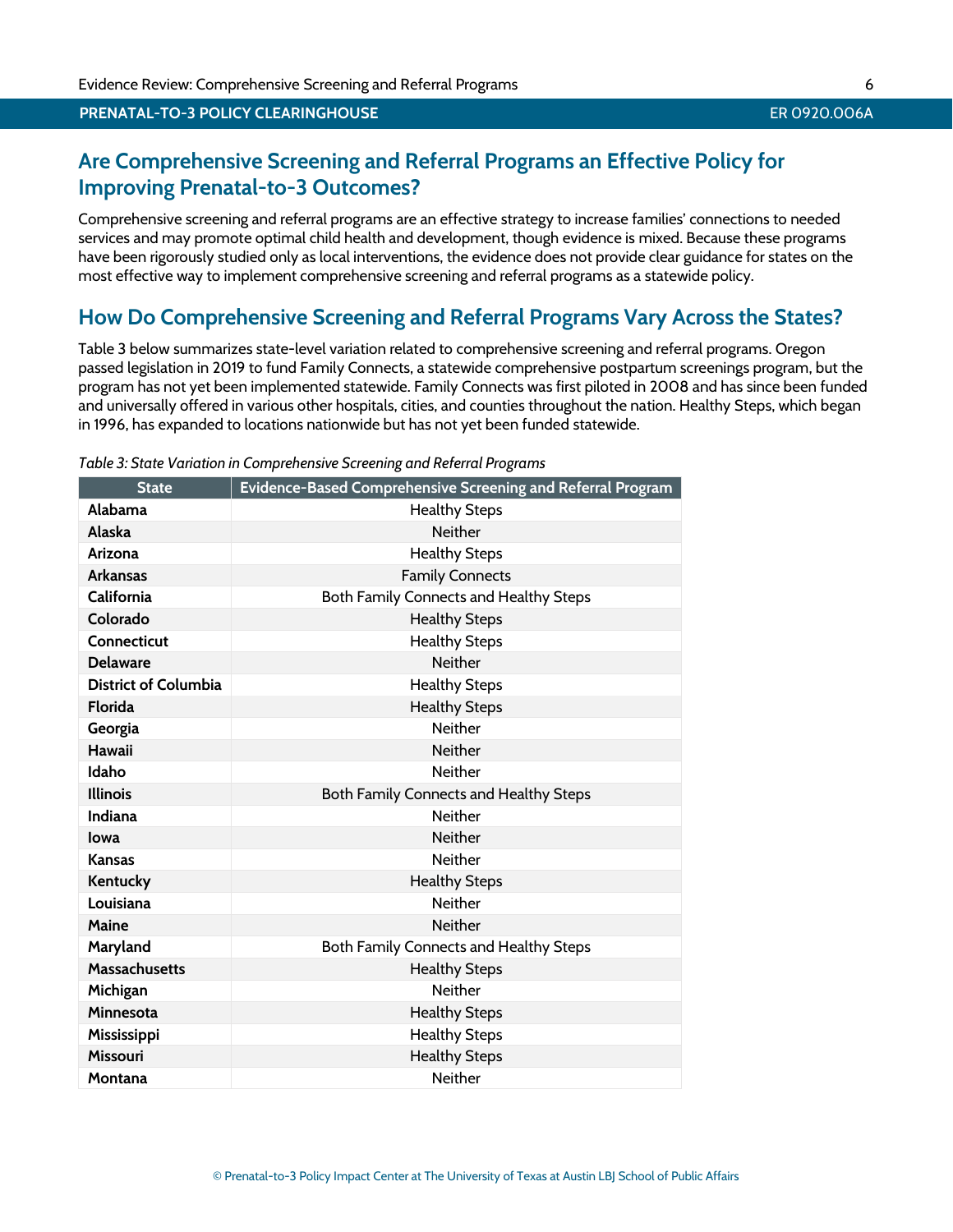# **PRENATAL-TO-3 POLICY CLEARINGHOUSE** EXECUTIVE TO THE RESERVED OF THE RESERVED OF THE RESERVED OF THE RESERVED OF THE RESERVED OF THE RESERVED OF THE RESERVED OF THE RESERVED OF THE RESERVED OF THE RESERVED OF THE RESERVED

| <b>State</b>          | <b>Evidence-Based Comprehensive Screening and Referral Program</b> |  |
|-----------------------|--------------------------------------------------------------------|--|
| <b>Nebraska</b>       | <b>Neither</b>                                                     |  |
| <b>Nevada</b>         | <b>Neither</b>                                                     |  |
| <b>New Hampshire</b>  | <b>Neither</b>                                                     |  |
| <b>New Jersey</b>     | <b>Neither</b>                                                     |  |
| <b>New Mexico</b>     | <b>Neither</b>                                                     |  |
| <b>New York</b>       | Both Family Connects and Healthy Steps                             |  |
| <b>North Carolina</b> | Both Family Connects and Healthy Steps                             |  |
| <b>North Dakota</b>   | <b>Neither</b>                                                     |  |
| Ohio                  | <b>Healthy Steps</b>                                               |  |
| Oklahoma              | Both Family Connects and Healthy Steps                             |  |
| Oregon                | Both Family Connects and Healthy Steps                             |  |
| Pennsylvania          | <b>Healthy Steps</b>                                               |  |
| <b>Rhode Island</b>   | <b>Neither</b>                                                     |  |
| South Carolina        | <b>Healthy Steps</b>                                               |  |
| South Dakota          | <b>Neither</b>                                                     |  |
| <b>Tennessee</b>      | <b>Neither</b>                                                     |  |
| <b>Texas</b>          | Both Family Connects and Healthy Steps                             |  |
| Utah                  | <b>Neither</b>                                                     |  |
| Vermont               | <b>Neither</b>                                                     |  |
| Virginia              | <b>Neither</b>                                                     |  |
| Washington            | <b>Healthy Steps</b>                                               |  |
| <b>West Virginia</b>  | <b>Neither</b>                                                     |  |
| <b>Wisconsin</b>      | <b>Family Connects</b>                                             |  |
| Wyoming               | Neither                                                            |  |

*Table 3: State Variation in Comprehensive Screening and Referral Programs (continued)*

*Data as of June 12, 2020. Healthy Steps and Family Connects national websites. State statutes and legislation on comprehensive screenings. State department website information on available screening programs. For additional source and calculation information, please refer to the Methods and Sources section o[f pn3policy.org.](http://pn3policy.org/)*

# **How Did We Reach Our Conclusions?**

# *Method of Review*

This evidence review began with a broad search of all literature related to the policy and its impacts on child and family wellbeing during the prenatal-to-3 period. First, we identified and collected relevant peer-reviewed academic studies as well as research briefs, government reports, and working papers, using predefined search parameters, keywords, and trusted search engines. From this large body of work, we then singled out for more careful review those studies that endeavored to identify causal links between the policy and our outcomes of interest, taking into consideration characteristics such as the research designs put in place, the analytic methods used, and the relevance of the populations and outcomes studied. We then subjected this literature to an in-depth critique and chose only the most methodologically rigorous research to inform our conclusions about policy effectiveness. All studies considered to date for this review were released on or before March 31, 2020.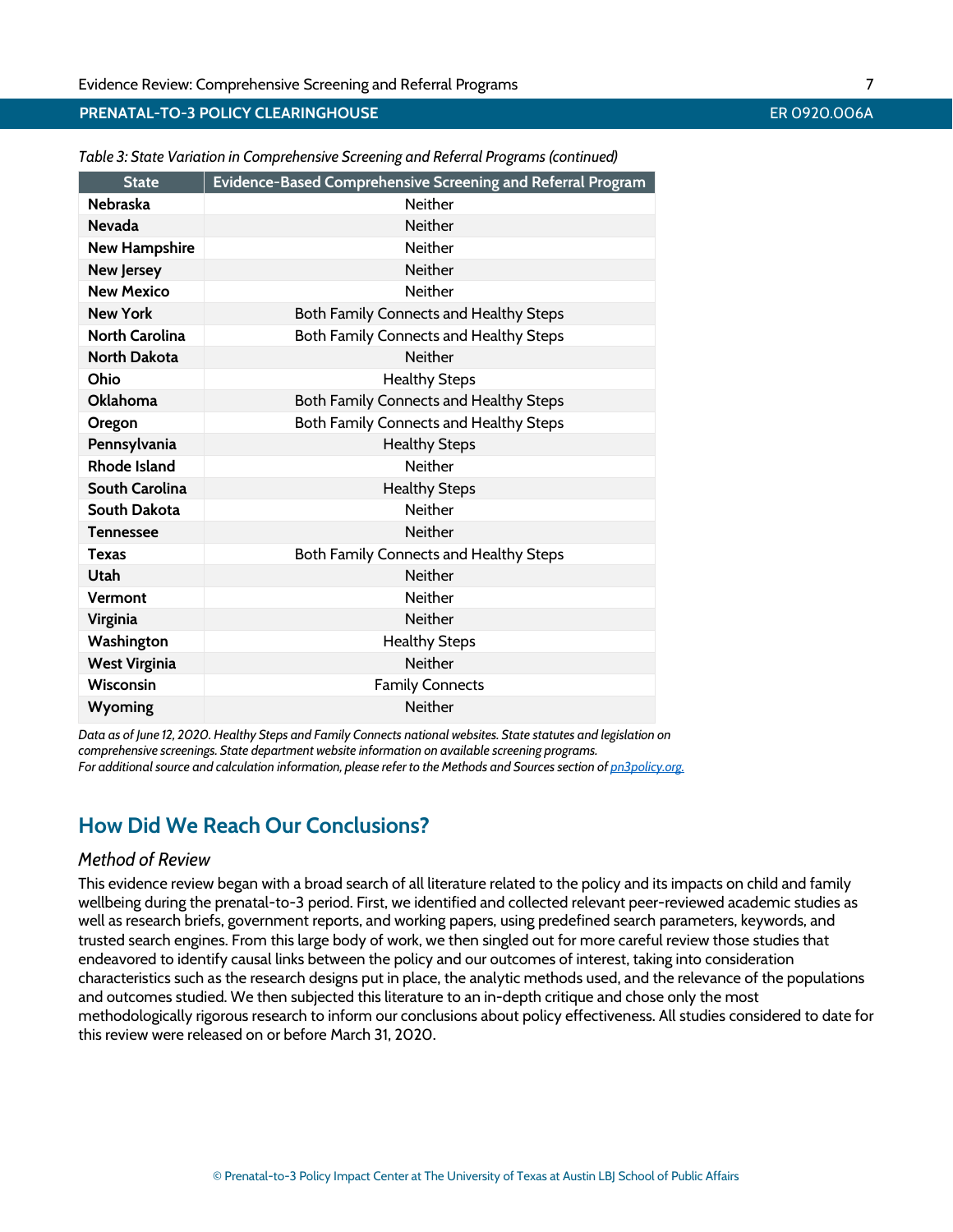# *Standards of Strong Causal Evidence*

When conducting a policy review, we consider only the strongest studies to be part of the evidence base for accurately assessing policy effectiveness. A strong study has a sufficiently large, representative sample, has been subjected to methodologically rigorous analyses, and has a well-executed research design allowing for causal inference – in other words, it demonstrates that changes in the outcome of interest were likely caused by the policy being studied.

The study design considered most reliable for establishing causality is a randomized control trial (RCT), an approach in which an intervention is applied to a randomly assigned subset of people. This approach is rare in policy evaluation because policies typically affect entire populations; application of a policy only to a subset of people is ethically and logistically prohibitive under most circumstances. However, when available, randomized control trials are an integral part of a policy's evidence base and an invaluable resource for understanding policy effectiveness.

The strongest designs typically used for studying policy impacts are quasi-experimental designs (QEDs) and longitudinal studies with adequate controls for internal validity (for example, using statistical methods to ensure that the policy, rather than some other variable, is the most likely cause of any changes in the outcomes of interest). Our conclusions are informed largely by these types of studies, which employ sophisticated techniques to identify causal relationships between policies and outcomes. Rigorous meta-analyses with sufficient numbers of studies, when available, also inform our conclusions.

# <span id="page-8-10"></span>*Studies That Meet Standards of Strong Causal Evidence*

- A. Dodge, K. A., Goodman, W. B., Murphy, R. A., O'Donnell, K., & Sato, J. (2013). Randomized controlled trial of universal postnatal nurse home visiting: Impact on emergency care. *Pediatrics*, *132*(Supplement 2), S140–S146. <https://doi.org/10.1542/peds.2013-1021M>
- <span id="page-8-4"></span>B. Dodge, K. A., Goodman, W. B., Murphy, R. A., O'Donnell, K., Sato, J., & Guptill, S. (2014). Implementation and randomized controlled trial evaluation of universal postnatal nurse home visiting. *American Journal of Public Health*, *104 Suppl 1*, S136-143. <https://doi.org/10.2105/AJPH.2013.301361>
- <span id="page-8-11"></span>C. Goodman, W. B., Dodge, K. A., Bai, Y., O'Donnell, K. J., & Murphy, R. A. (2019). Randomized controlled trial of Family Connects: Effects on child emergency medical care from birth to 24 months. *Development and Psychopathology*, *31*(5), 1863–1872. <https://doi.org/10.1017/S0954579419000889>
- <span id="page-8-5"></span>D. Dodge, K. A., Goodman, W. B., Bai, Y., O'Donnell, K., & Murphy, R. A. (2019). Effect of a community agency–administered nurse home visitation program on program use and maternal and infant health outcomes: A randomized clinical trial. *JAMA Network Open*, *2*(11), e1914522.<https://doi.org/10.1001/jamanetworkopen.2019.14522>
- <span id="page-8-12"></span>E. Minkovitz, C. (2001). Early effects of the Healthy Steps for Young Children program. *Archives of Pediatrics & Adolescent Medicine*, *155*(4), 470.<https://doi.org/10.1001/archpedi.155.4.470>
- <span id="page-8-6"></span>F. Minkovitz, C. S., Hughart, N., Strobino, D., Scharfstein, D., Grason, H., Hou, W., Miller, T., Bishai, D., Augustyn, M., McLearn, K. T., & Guyer, B. (2003). A practice-based intervention to enhance quality of care in the first 3 years of life: The Healthy Steps for Young Children Program. *JAMA*, *290*(23), 3081[. https://doi.org/10.1001/jama.290.23.3081](https://doi.org/10.1001/jama.290.23.3081)
- <span id="page-8-7"></span>G. Minkovitz, C. S., Strobino, D., Mistry, K. B., Scharfstein, D. O., Grason, H., Hou, W., Ialongo, N., & Guyer, B. (2007). Healthy Steps for Young Children: Sustained results at 5.5 Years. *Pediatrics*, *120*(3), e658–e668. [https://doi.org/10.1542/peds.2006-](https://doi.org/10.1542/peds.2006-1205) [1205](https://doi.org/10.1542/peds.2006-1205)
- <span id="page-8-8"></span>H. Caughy, M. O., Miller, T. L., Genevro, J. L., Huang, K.-Y., & Nautiyal, C. (2003). The effects of Healthy Steps on discipline strategies of parents of young children. *Journal of Applied Developmental Psychology*, *24*(5), 517–534. <https://doi.org/10.1016/j.appdev.2003.08.004>
- <span id="page-8-9"></span>I. Caughy, M. O., Huang, K.-Y., Miller, T., & Genevro, J. L. (2004). The effects of the Healthy Steps for Young Children Program: Results from observations of parenting and child development. *Early Childhood Research Quarterly*, *19*(4), 611–630. <https://doi.org/10.1016/j.ecresq.2004.10.004>

# <span id="page-8-0"></span>*Other References*

- 1. American Academy of Pediatrics. *Recommendations for Preventative Pediatric Health Care.* (2019). [https://www.aap.org/en](https://www.aap.org/en-us/documents/periodicity_schedule.pdf)[us/documents/periodicity\\_schedule.pdf](https://www.aap.org/en-us/documents/periodicity_schedule.pdf)
- <span id="page-8-1"></span>2. Family Connects International. *Family Connects: Frequently Asked Questions.* (2019)[. http://www.familyconnects.org/faq](http://www.familyconnects.org/faq)
- <span id="page-8-2"></span>3. Zero to Three. *Healthy Steps: Frequently Asked Questions*. (2019). https://www.healthysteps.org/article/preview/5118ad75-b1d0- 4755-a66e-c08234054188#13
- <span id="page-8-3"></span>4. Office of Senator Steiner Hayward. (2019). *SB 526: Universal Home Visiting*. <https://olis.leg.state.or.us/liz/2019R1/Downloads/CommitteeMeetingDocument/154725>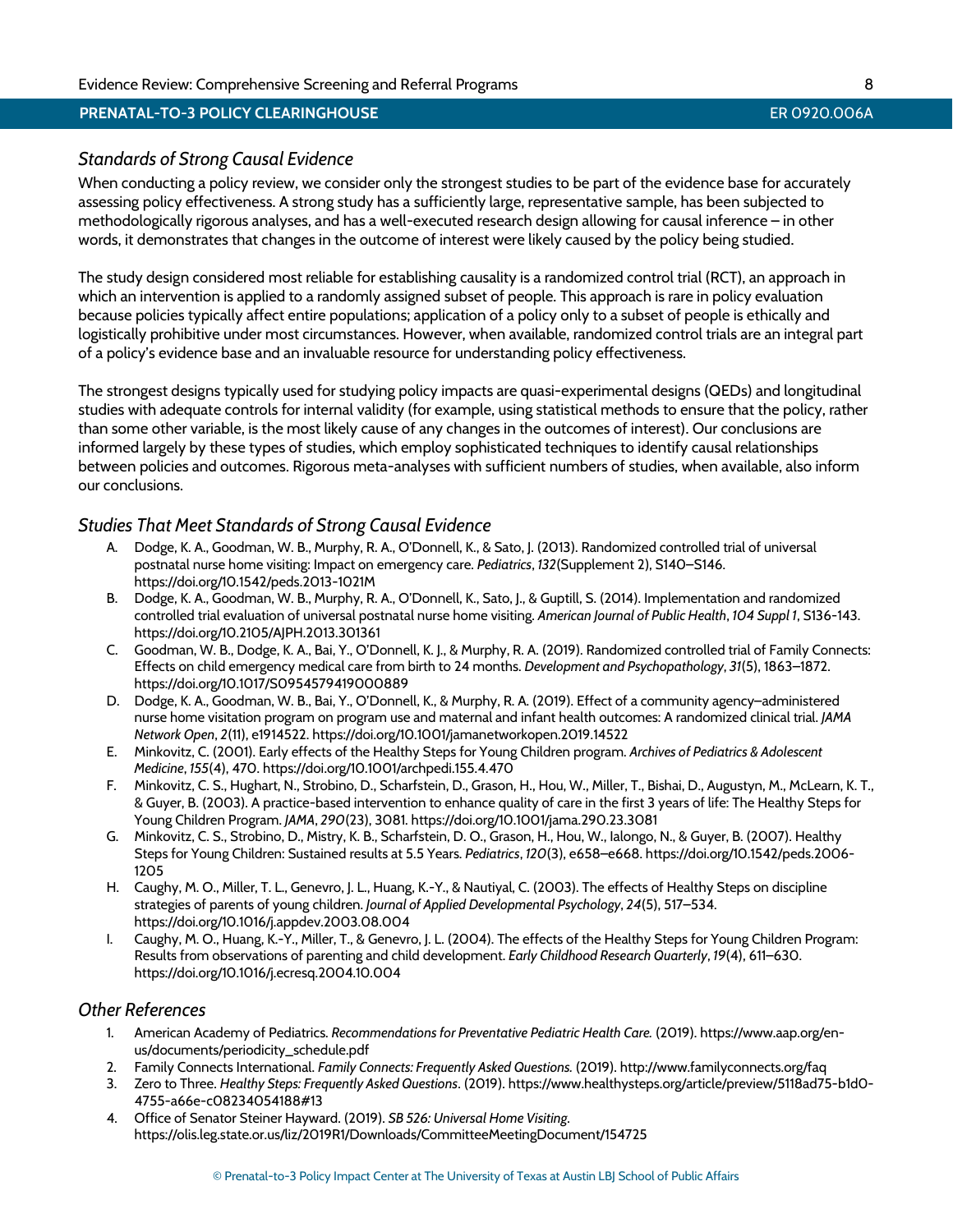# **PRENATAL-TO-3 POLICY CLEARINGHOUSE** ERGY CONTROLLER CONTROLLER OP 20.006A

- <span id="page-9-2"></span>5. Hagan, J.F., Shaw, J.S. & Duncan, P.M. (2017). *Bright Futures: Guidelines for Health Supervision of Infants, Children, and Adolescents*. American Academy of Pediatrics[. https://brightfutures.aap.org/materials-and-tools/guidelines-and-pocket](https://brightfutures.aap.org/materials-and-tools/guidelines-and-pocket-guide/Pages/default.aspx)[guide/Pages/default.aspx](https://brightfutures.aap.org/materials-and-tools/guidelines-and-pocket-guide/Pages/default.aspx)
- <span id="page-9-1"></span>6. Shonkoff, J. (2017). Breakthrough impacts: What science teaches us about supporting early childhood development. Young Children, 72(2), 8–16. <https://www.jstor.org/stable/90004117?seq=1>
- <span id="page-9-0"></span>7. Shonkoff, J., & Phillips, D. (2000). From neurons to neighborhoods: The science of early childhood development. Washington, DC: The National Academies Press. https://doi.org/10.17226/9824.